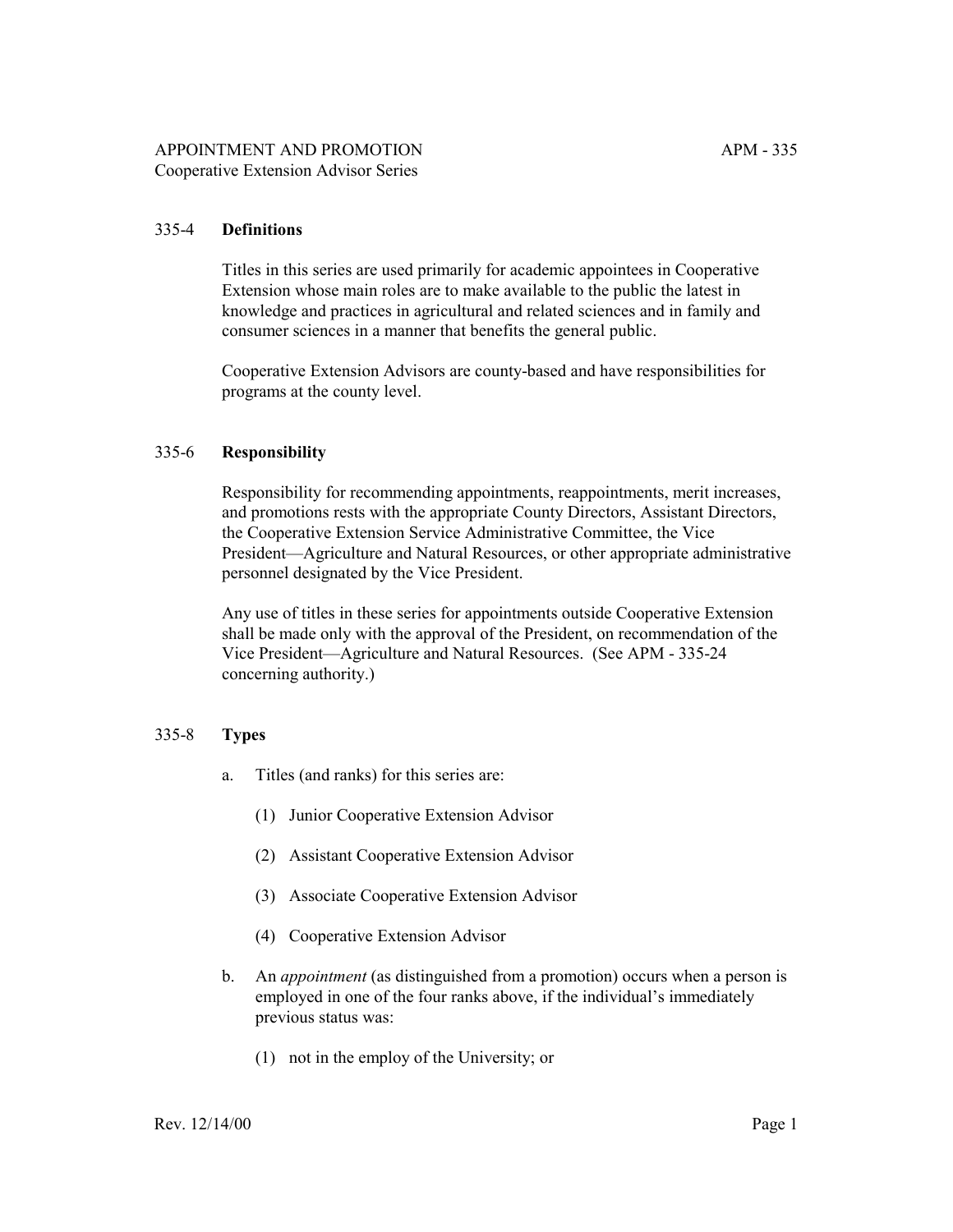- (2) in the employ of the University but not with a title in either of these series.
- c. A *promotion* is an advancement from one rank to a higher rank within either of these series, usually the next rank as listed above. A change from a title in another series to a title in either of these series (possibly involving an increase in salary) is not defined as a promotion or merit increase, but as an appointment.
- d. A *merit increase* is an advancement in salary step or to an above-scale salary rate without change of rank and is dealt with in [APM - 615.](http://ucop.edu/academic-personnel-programs/_files/apm/apm-615.pdf)
- e. The term *reappointment* is used for the renewal of a previous appointment immediately following the ending of the previous appointment in either of these series. A reappointment may or may not be accompanied by a promotion or merit increase.

## 335-10 **Criteria**

- a. A candidate for appointment, promotion, or merit increase in these series shall be judged by the following criteria:
	- (1) Performance in extending knowledge and information in disciplines related to the programs of Cooperative Extension.
	- (2) Performance in applied research and creative activity.
	- (3) Professional competence and activity.
	- (4) University and public service.
- b. In evaluating an individual's qualifications within the areas mentioned above, reasonable flexibility should be used to balance, where the case requires it, heavier commitments and responsibilities in one area against lighter commitments and responsibilities in another.
- c. Use of the top step in the salary scale for this series shall be restricted to those for whom there is, in at least three of the criteria mentioned above, documented evidence of exceptional or outstanding achievement or unusual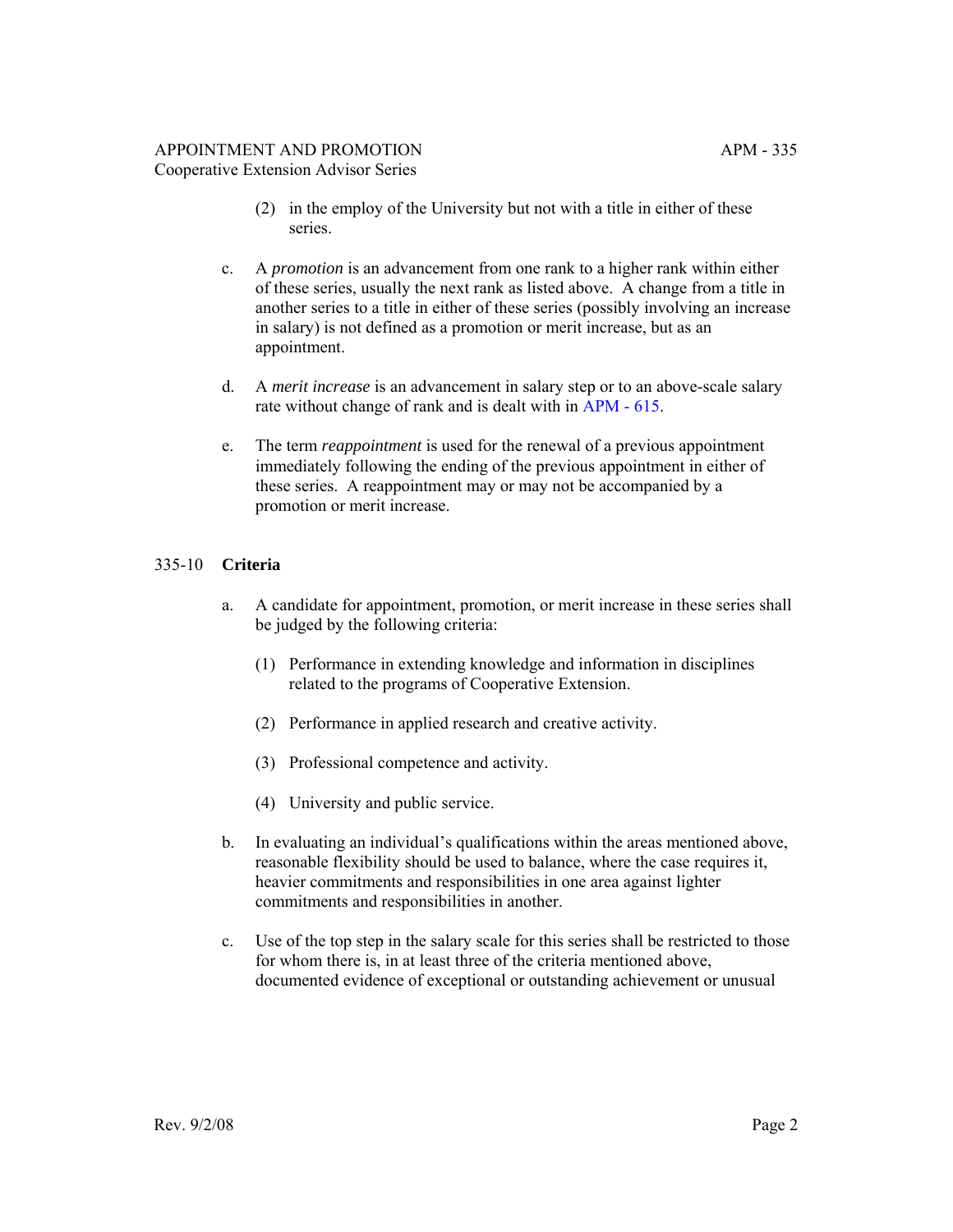qualifications in terms of education and experience. When it is feasible, such documentation by sources outside the University of California should include written testimony to and evaluation of an individual's achievements.

d. A merit increase or promotion based on individual qualifications and meritorious performance is not automatic after a stated number of years of service. The University is under no obligation to advance an appointee by merit increase or promotion solely on the basis of years of service.

## 335-17 **Terms of Service**

- a. The appointment of one who holds a title in these series is not guaranteed for nor limited to a specific period of time.
- b. Rules concerning effective dates of appointments shall be as stipulated in [APM - 200-17.](http://ucop.edu/academic-personnel-programs/_files/apm/apm-200.pdf) The effective date of merit increases and promotions will normally be July 1, although exceptions may be approved in accordance with the provisions of APM - 335-24-c.

#### 335-18 **Salary**

- a. An authorized salary scale established for this series is issued by the Office of the President.
- b. Normal periods of service for the ranks in these series are shown in the published salary scale.

### 335-20 **Conditions of Employment**

The following conditions of employment apply to appointment to a title in these series:

- a. Each appointee shall be informed that continued appointment must be justified by a high standard of achievement and performance.
- b. An appointee accrues sick leave and vacation credit in accordance with the provisions of [APM - 710](http://ucop.edu/academic-personnel-programs/_files/apm/apm-710.pdf) and [730,](http://ucop.edu/academic-personnel-programs/_files/apm/apm-730.pdf) respectively.
- c. See [APM 740](http://ucop.edu/academic-personnel-programs/_files/apm/apm-740.pdf) for eligibility for sabbatical leave privileges.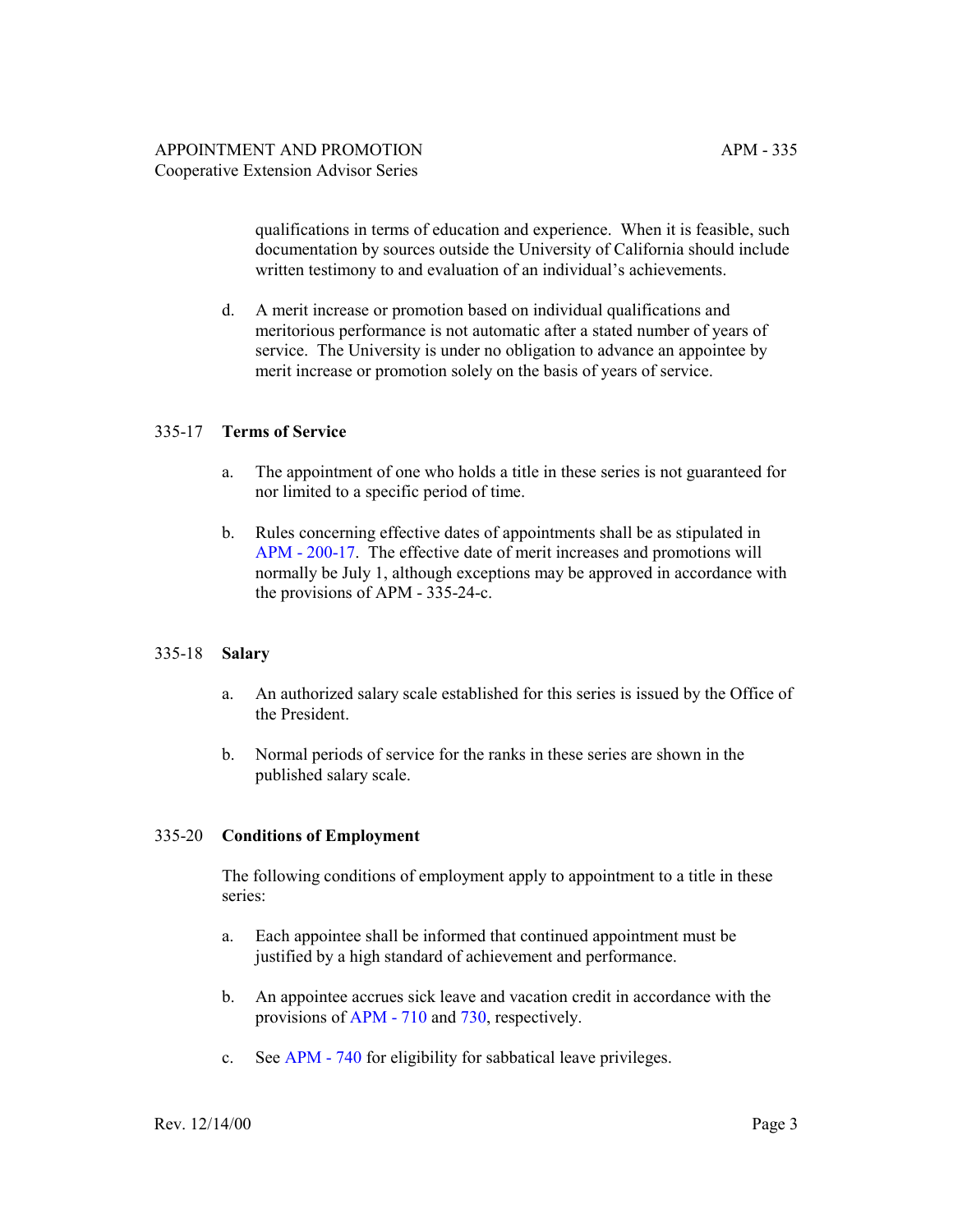- d. For eligibility for reimbursement for certain expenses, see [APM 550](http://ucop.edu/academic-personnel-programs/_files/apm/apm-550.pdf) (moving expenses for change of assignment or headquarters), [560](http://ucop.edu/academic-personnel-programs/_files/apm/apm-560.pdf) (removal expenses), and [570](http://ucop.edu/academic-personnel-programs/_files/apm/apm-570.pdf) (travel expenses).
- e. An appointee may initiate a proposal for a training or training-related research contract or grant, provided approval is obtained from the Vice President— Agriculture and Natural Resources. (See the Policy and Procedure Manual for Contract and Grant Administration.)
- f. When an appointment is to be terminated, written notice shall be given in advance of the termination date in accordance with the following schedule:
	- (1) In the event of unsatisfactory performance: not less than a one-month notice will be given.
	- (2) In the event of discontinuance of the program, function, or position in the organization: not less than a three-month notice will be given appointees with less than three years' service; and not less than a three- to six-month notice will be given appointees with three years' or more service.
	- (3) In the event funding is no longer available: not less than a one-month notice will be given whenever feasible.
	- (4) For good cause, termination may be made with no advance notice.
- g. In the event of termination of an appointment to these series because of lack of work or lack of funds, the provisions of the University Academic Non-Senate Layoff Policy [\(APM - 145](http://ucop.edu/academic-personnel-programs/_files/apm/apm-145.pdf)) shall apply.
- h. The provisions of [APM 140](http://ucop.edu/academic-personnel-programs/_files/apm/apm-140.pdf) concerning the University's policy on Grievances—Non-Senate Academic Appointees shall be applicable to appointees to this series.

# 335-24 **Authority**

a. Authority to approve appointments, reappointments, merit increases, promotions, and terminations in this series rests with the Vice President— Agriculture and Natural Resources, except that an appointment or advancement to a salary beyond the Regental compensation threshold is subject to Regental approval upon recommendation by the President. (See Section 101.2(a)(2) of the Standing Orders of The Regents.)